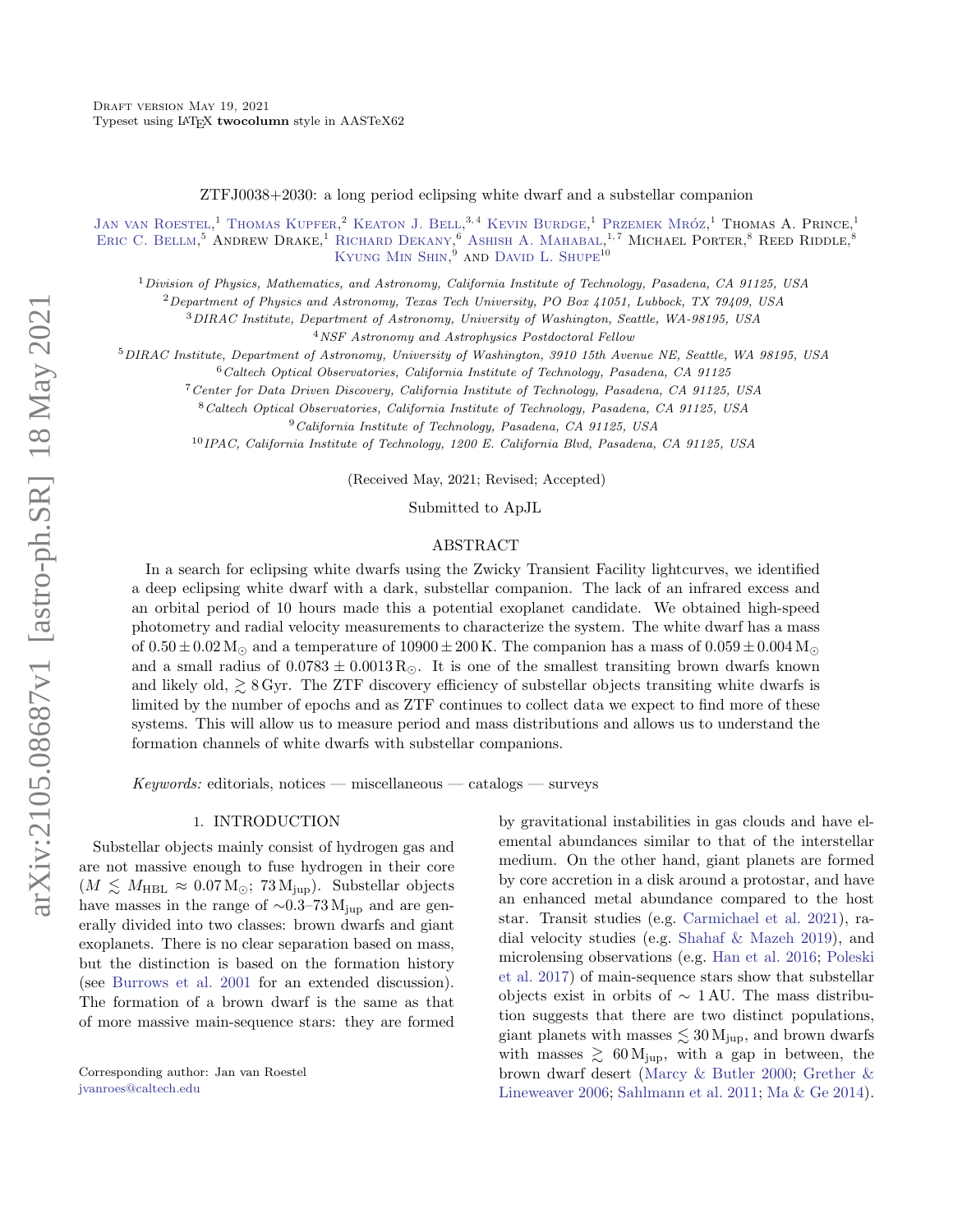However, recent discoveries by TESS shows that substellar objects do span the entire mass-range [\(Carmichael](#page-9-2) [et al.](#page-9-2) [2020\)](#page-9-2).

At the end of their life, main sequence stars go through a red-giant phase, which significantly affects nearby substellar companions (see [Grunblatt et al.](#page-10-2) [2018,](#page-10-2) for giant planets around red giants). If a substellar companion is in a close enough orbit ( $\approx 200-1000 \text{ R}_{\odot}$ , 1-5 AU for RGB and AGB giants), the system forms a commonenvelope [\(Ivanova et al.](#page-10-3) [2013\)](#page-10-3). While more massive objects (brown dwarfs and low mass red dwarfs) are known to survive this process and end up as a short period binary [\(Casewell et al.](#page-9-3) [2018,](#page-9-3) [2020b](#page-9-4)[,a\)](#page-9-5), lower mass substellar companions are predicted to merge during a common-envelope event or get evaporated as soon as the hot white dwarf emerges from the common envelope [\(Soker](#page-12-1) [1998;](#page-12-1) [Nelemans & Tauris](#page-11-4) [1998;](#page-11-4) [Bear & Soker](#page-9-6) [2011\)](#page-9-6). However, recent work [\(Lagos et al.](#page-10-4) [2021\)](#page-10-4) suggest that giant planet can survive common envelope evolution. There are also alternative pathways to form shortperiod white dwarfs–planets systems, including the formation of second-generation planets from gas around the white dwarf (e.g. [Perets](#page-11-5) [2010\)](#page-11-5), or capture and/or inward migration of distant planets (e.g. [Stephan et al.](#page-12-2) [2020\)](#page-12-2).

There are many indications that short-period white dwarf–planet systems do exist: dust discs have been observed around white dwarfs (e.g. [Zuckerman & Becklin](#page-12-3) [1987\)](#page-12-3); the detection of heavily polluted white dwarfs [\(Koester et al.](#page-10-5) [2014\)](#page-10-5); transiting debris around WD 1145+017 [\(Vanderburg et al.](#page-12-4) [2015\)](#page-12-4) and other white dwarfs [\(Vanderbosch et al.](#page-12-5) [2020;](#page-12-5) [Guidry et al.](#page-10-6) [2020\)](#page-10-6); and white dwarf WD J0914+1914 which shows accreting material of a Neptune-like composition (Gänsicke) [et al.](#page-10-7) [2019\)](#page-10-7).

There have been many searches for exoplanets transiting white dwarfs, e.g. [Faedi et al.](#page-10-8) [\(2011\)](#page-10-8); [Fulton](#page-10-9) [et al.](#page-10-9) [\(2014\)](#page-10-9); [van Sluijs & Van Eylen](#page-12-6) [\(2018\)](#page-12-6); [Dame et al.](#page-9-7) [\(2019\)](#page-9-7); [Rowan et al.](#page-11-6) [\(2019\)](#page-11-6), but all of them did not find any candidates. In addition, [Van Grootel et al.](#page-12-7) [\(2021\)](#page-12-7) searched for exoplanets around bright SdB stars, but were also only able to put an upper limit to the planet occurrence rate. [Vanderburg et al.](#page-12-8) [\(2020\)](#page-12-8) discovered a white dwarf with a substellar companion with an orbital period of 1.4 days (WD J0914+1914). After carefully analysing optical and infrared lightcurves of the grazing eclipse, they conclude that the companion is a giant planet with a mass of  $\lesssim 14M_{\text{iup}}$ .

The discovery of the giant planet candidate around WD J0914+1914, which is bright and nearby, suggests that there are more eclipsing white dwarfs with (low mass) substellar companions. Because the white dwarf is small and hot, eclipses of substellar companions around white dwarfs are deep, and eclipses are the best method to detect these systems (e.g. [Bell](#page-9-8) [2020;](#page-9-8) [Agol](#page-9-9) [2011a\)](#page-9-9). However, eclipses alone are not sufficient to determine the nature of the object. The radius of substellar objects is almost invariant of their mass for masses between 1 Jupiter mass and  $0.07M_{\odot}$  brown dwarfs [\(Hatzes](#page-10-10) [& Rauer](#page-10-10) [2015\)](#page-10-10), which means the optical eclipse is identical for a Jupiter mass-object and a brown dwarf. However, the tidal disruption period is a function of density [\(Rappaport et al.](#page-11-7) [2013,](#page-11-7) [2021\)](#page-11-8), which means that we can determine (using mass-radius models) what the *mini*mum mass is. High mass substellar objects have a high density and can exist in orbital periods as short as 80 minutes, but low mass, low-density Jupiter-like objects exceed their Roche radius at periods as long as 9 hours and can only exist at longer periods.

In this paper, we present the discovery and characterization of ZTFJ003855.0+203025.5 (ZTFJ0038+2030), an eclipsing white dwarf with a substellar companion with an orbital period of 10 hours. To identify the eclipses, we used the Zwicky Transient Facility lightcurves [\(Graham et al.](#page-10-11) [2019;](#page-10-11) [Bellm et al.](#page-9-10) [2019;](#page-9-10) [Masci et al.](#page-11-9) [2019;](#page-11-9) [Dekany et al.](#page-9-11) [2020\)](#page-9-11). The system was identified in a search for deep eclipsing white dwarfs. We searched the combined PSF-photometry and alert photometry lightcurves of white dwarfs [\(Gentile Fusillo](#page-10-12) [et al.](#page-10-12) [2019\)](#page-10-12) for deep eclipses and identified the period using the BLS algoritm (Kovács et al. [2002\)](#page-10-13). For more details, see [van Roestel](#page-12-9) [\(2021\)](#page-12-9) and Van Roestel (2021b) (in prep). ZTFJ0038+2030 showed a complete eclipse in the  $g$  and  $r$  band and the eclipse duration is short, consistent with that of a substellar object. It also showed no excess luminosity in the Gaia HR-diagram and no infrared excess in Pan-STARRS colors. Because of these properties, we prioritised it for followup observations to determine the nature of the companion.

We obtained followup photometry and spectroscopy (Section [2\)](#page-1-0), which we used the characterize the system (Section [3\)](#page-2-0). We present the mass, radius, and temperature measurements in Section [4.](#page-3-0) We compare this binary system with other white dwarfs with substellar companions, and discuss the implications of this discovery for future searches for giant exoplanets around white dwarfs with ZTF. We end with a summary.

# 2. FOLLOWUP DATA

### <span id="page-1-0"></span>2.1. CHIMERA fast cadence photometry

We obtained high-speed photometry in the  $g$  and  $z$  filters using CHIMERA (see Table [2\)](#page-3-1). CHIMERA [\(Hard](#page-10-14)[ing et al.](#page-10-14) [2016\)](#page-10-14) is a dual-channel photometer that uses frame-transfer, electron-multiplying CCDs mounted on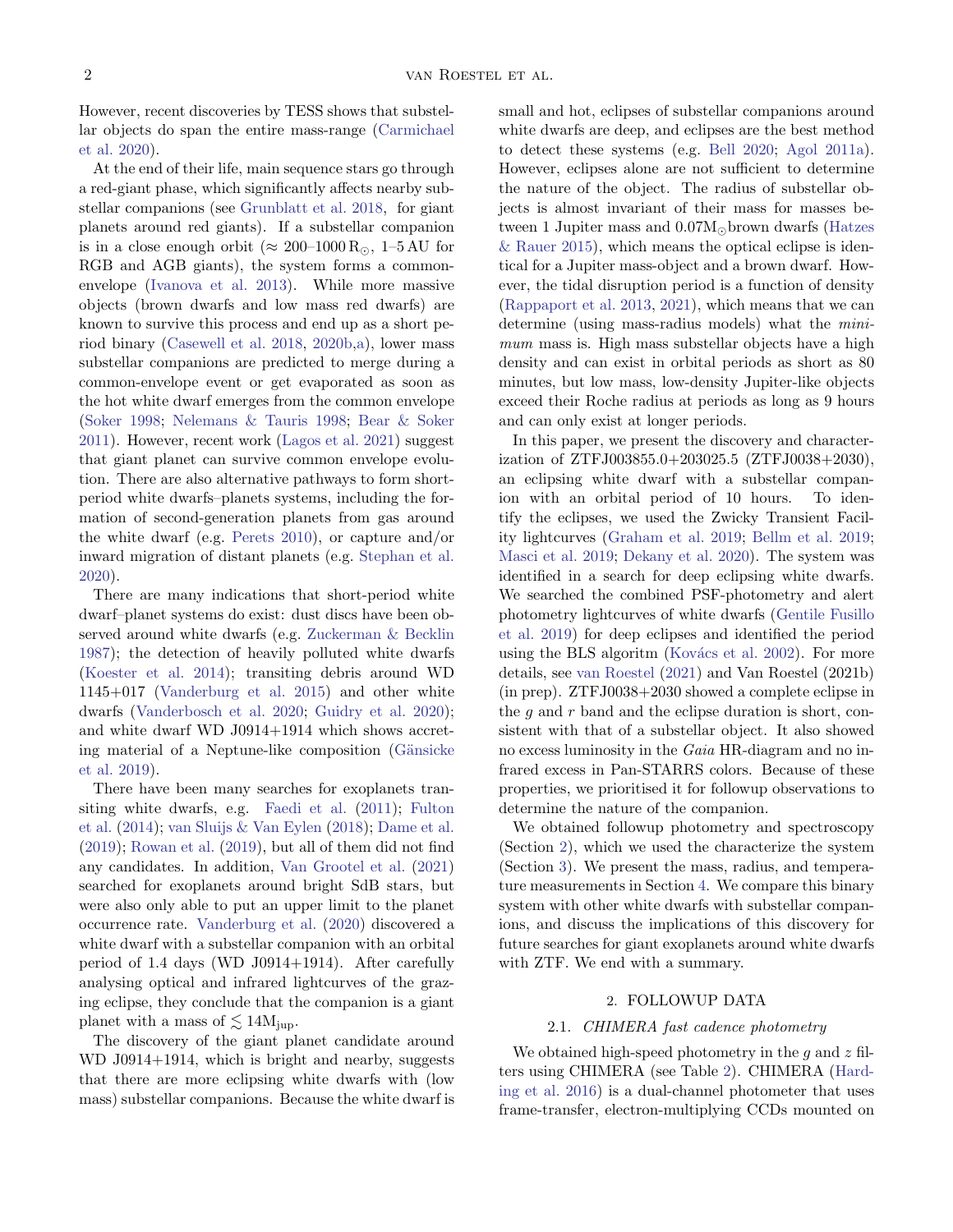<span id="page-2-2"></span>Table 1. Brightness of ZTFJ0038+2030 in different bands. Gaia eDR3 data was used [\(Brown et al.](#page-9-12) [2020b\)](#page-9-12), with the geometric distance from [Bailer-Jones et al.](#page-9-13) [\(2021\)](#page-9-13).  $V$  indicates that the magnitudes are in the Vega system, other magnitudes are in the AB-system.

| $00^{\rm h}38^{\rm m}55.0^{\rm s}$ |
|------------------------------------|
| $20^{\circ}30^{'}26.1^{''}$        |
| 17.70                              |
| $17.76 \pm 0.01$                   |
| $17.63 \pm 0.01$                   |
| $7.19 \pm 0.11 \,\mathrm{mas}$     |
| $138.3^{+1.7}_{-1.9}$ pc           |
| $20.37 + 0.24$                     |
| $18.58 + 0.06$                     |
| $17.70 \pm 0.02$                   |
| $17.78 + 0.03$                     |
| $17.95 \pm 0.03$                   |
| $17.705 \pm 0.005$                 |
| $17.786 \pm 0.002$                 |
| $17.931 \pm 0.006$                 |
| $18.093 + 0.005$                   |
| $18.18 + 0.02$                     |
| $17.87 + 0.11$                     |
| $17.63 \pm 0.29$                   |
|                                    |

the Hale 200-inch (5.1 m) Telescope at Palomar Observatory (CA, USA). The pixelscale is 0.28 arcsec/pixel (unbinned). We used the conventional amplifier and used 2x2 binning on most nights to reduce the readout noise. Each of the images was bias subtracted and divided by twilight flat fields. We used the ULTRACAM pipeline to do aperture photometry [\(Dhillon et al.](#page-9-14) [2007\)](#page-9-14). We used an optimal extraction method with a variable aperture of 1.5 the FWHM of the seeing (as measured from the reference star). A differential lightcurve was created by simply dividing the counts of the target by the counts from the reference star. Timestamps of the images were determined using a GPS receiver.

# 2.2. ESI

We used the Echellete Spectrograph and Imager (ESI, [Sheinis et al.](#page-12-10) [2002\)](#page-12-10) mounted at KeckII to obtain medium-resolution spectra ( $R \approx 6000$ ). CuAr arc exposures were taken at the beginning of the night. The spectra were reduced using the  $MAKEE<sup>1</sup>$  $MAKEE<sup>1</sup>$  $MAKEE<sup>1</sup>$  pipeline following the standard procedure: bias subtraction, flat fielding, sky subtraction, order extraction, and wavelength calibration.

### 2.3. Archival photometry

To be able to study the spectral energy distribution, we obtained photometry data from multiple other survey telescopes (see Table [1\)](#page-2-2): Gaia eDR3 [\(Brown](#page-9-15) [et al.](#page-9-15) [2020a\)](#page-9-15), Galex [\(Bianchi et al.](#page-9-16) [2017\)](#page-9-16), Pan-STARRS [\(Chambers et al.](#page-9-17) [2016\)](#page-9-17), and WISE [\(Marocco et al.](#page-11-10) [2020\)](#page-11-10). We used zero points for each of the filters to convert the magnitudes to a flux.

# 3. ANALYSIS

# 3.1. Ephemeris

<span id="page-2-3"></span><span id="page-2-0"></span>We determine the ephemeris by measuring the mideclipse time from the CHIMERA  $q$  lightcurve. We then use the best model from the Chimera g data and use it fit all ZTF data. In addition, we noticed that there is one non-detection on 2012-11-1 in Palomar Transient Factory data (out of 94 observations). We add this epoch with half the eclipse duration as uncertainty as a prior  $(BJD_{TDB} = 2456232.8854 \pm 0.0018)$ . This results in an ephemeris of:

$$
BJD(TDB) = 2459045.985194(2) + 0.4319208(14)
$$
\n<sup>(1)</sup>

#### 3.2. Spectra and radial velocity amplitude

<span id="page-2-4"></span>The spectra show a typical DA white dwarf spectrum with broad Balmer absorption lines. No features from the brown dwarf can be seen, including any Balmer emission due to irradiation (e.g. [Parsons et al.](#page-11-11) [2018\)](#page-11-11).

Radial velocities of the ESI spectra were measured by fitting a Gaussians, Lorentzians, and polynomials to the hydrogen lines to cover the continuum, line, and line core of the individual lines using the FITSB2 routine [\(Napiwotzki et al.](#page-11-12) [2004\)](#page-11-12). The procedure is described in full detail in [Kupfer et al.](#page-10-15) [\(2020,](#page-10-15) [2017a,](#page-10-16)[b\)](#page-10-17). We fitted the wavelength shifts compared to the rest wavelengths using a  $\chi^2$ -minimization.

To determine the radial velocity semi-amplitude of the white dwarf  $(K_1)$ , we fit the radial velocity measurements using a sinusoid with a fixed period and zero phase based on the ephemeris determined from the ZTF data. The two remaining free parameters are the amplitude  $(K_1)$  and a systematic velocity  $(\gamma)$ . We use the emcee [Foreman-Mackey et al.](#page-10-18) [\(2013\)](#page-10-18) to determine the best value and uncertainty:  $K_1 = 24.2 \pm 1.4 \,\mathrm{km/s}$  (Fig. [2\)](#page-4-0).

#### 3.3. Spectral energy distribution

To determine the white dwarf temperature, we fit the observed spectral energy distribution with white dwarf models (see Fig. [1\)](#page-3-2). We use a grid of DA white dwarf

<span id="page-2-1"></span><sup>1</sup> http://www.astro.caltech.edu/∼tb/ipac staff/tab/makee/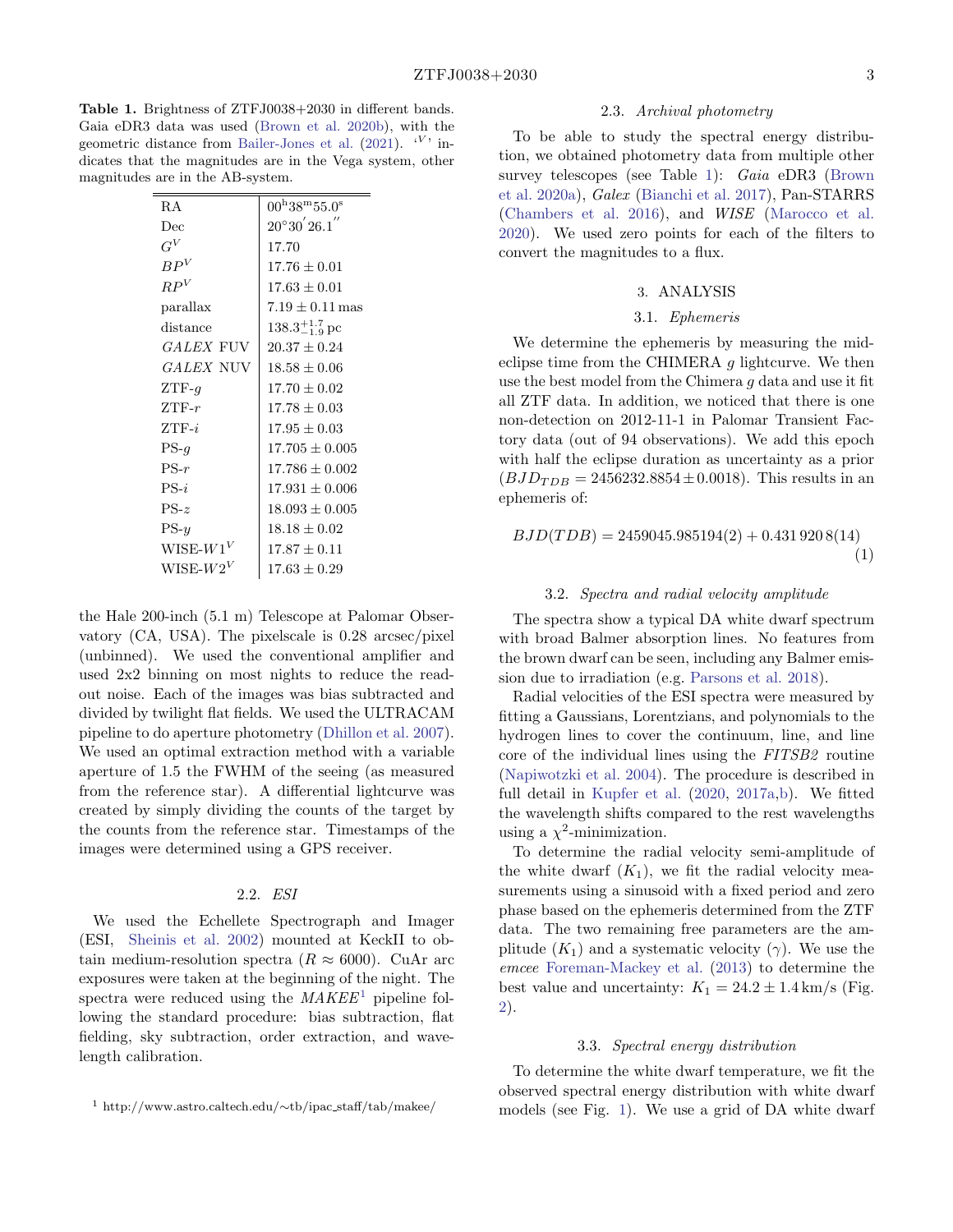<span id="page-3-1"></span>Table 2. Summary of the followup observations

| Date | UT | Tele./Inst.                                   | $N_{\rm exp}$  | Exp. time $(s)$ | Wavelength               |
|------|----|-----------------------------------------------|----------------|-----------------|--------------------------|
|      |    | 2020-07-15  11:22 - 11:57  P200/CHIMERA       | 400            | 5.0             | $\mathfrak{g}$           |
|      |    | 2020-07-15  11:22 - 11:57  P200/CHIMERA       | 400            | 5.0             | $\tilde{z}$              |
|      |    | 2020-07-21  12:18 - 12:39  Keck/ESI/Echellete | 2              | 600             | $4000 - 10000\text{\AA}$ |
|      |    | 2020-09-12 12:17 - 12:38 Keck/ESI/Echellete   | $\overline{2}$ | 600             | $4000 - 10000\text{\AA}$ |
|      |    | 2020-09-12 14:16 - 14:37 Keck/ESI/Echellete   | 3              | 600             | $4000 - 10000\text{\AA}$ |



<span id="page-3-2"></span>Figure 1. The spectral energy distribution of the system. Markers show Galex, Gaia DR3, Pan-STARRS, median ZTF gri, and WISE data. Open markers indicate data not used to constrain the fit. The grey solid line shows the best-fit DA white dwarf model. The dotted line shows the SED of the best-fit DA model with a 900 K brown dwarf model added.

models by [Koester](#page-10-19) [\(2009\)](#page-10-19) and use bilinear interpolation to be able to generate a model for any temperature and surface gravity value. We use the extinction law by [Fitzpatrick](#page-10-20) [\(1999\)](#page-10-20) to account for any dust extinction. To compare the model spectra with the data, we convolve the model spectra with the filter response curves<sup>[2](#page-3-3)</sup> [\(Rodrigo et al.](#page-11-13) [2012;](#page-11-13) [Rodrigo & Solano](#page-11-14) [2020\)](#page-11-14). We use Gaussian priors on the parallax using the Gaia eDR3 data, the radius estimate from the lightcurve, and an  $E_{BV}$  value from Pan-STARRS extinction esti-mates [\(Green et al.](#page-10-21) [2018\)](#page-10-21). We again use *emcee* to estimate the best-fit values and uncertainties. Using this method, we estimate the white dwarf temperature to be:  $T_{\rm WD} = 10900 \pm 200 \,\rm K$  (Fig. [1\)](#page-3-2).

# 3.4. Lightcurve modelling

We modelled the high cadence lightcurves using the package ellc [\(Maxted](#page-11-15) [2016\)](#page-11-15). We use a spherical star to model the white dwarf, and use a Roche-lobe geometry for the companion. The free parameters for this model are the mid-eclipse time  $(t_0)$ , inclination  $(i)$ , mass-ratio  $(q)$ , the radii divided by the semi-major axis of both objects  $(r_{1,2} \equiv R_{1,2}/a)$ , the semi-major axis  $(a)$ , and the surface brightness ratio  $(J_{g,z})$ .

We used a number of fixed parameters in the binary model. First, we use the orbital period obtained from the ZTF data (Section [3.1\)](#page-2-3). For limb-darkening of the white dwarf we the values for  $T=10000 \text{ K}$  and  $\log(q)$ 8.0 as calculated by [\(Claret et al.](#page-9-18) [2020\)](#page-9-18).

In addition, we imposed two restrictions on the white dwarfs. The first is that it cannot be smaller than a zero-temperature white dwarf. The second constrain is a Gaussian prior on the white dwarf radius relative to the white dwarf M-R relation with an uncertainty of 5%. We use the approximation of the mass-radius relation of Eggleton from [Rappaport et al.](#page-11-16) [\(1989\)](#page-11-16). As a final constraint, we use a Gaussian prior on the radial velocity amplitude  $(K_1)$  of the white dwarf (see Section [3.2\)](#page-2-4).

<span id="page-3-0"></span>To find most probable parameter values and uncertainties, we again use emcee.

<span id="page-3-3"></span><sup>2</sup> <http://svo2.cab.inta-csic.es/theory/fps/>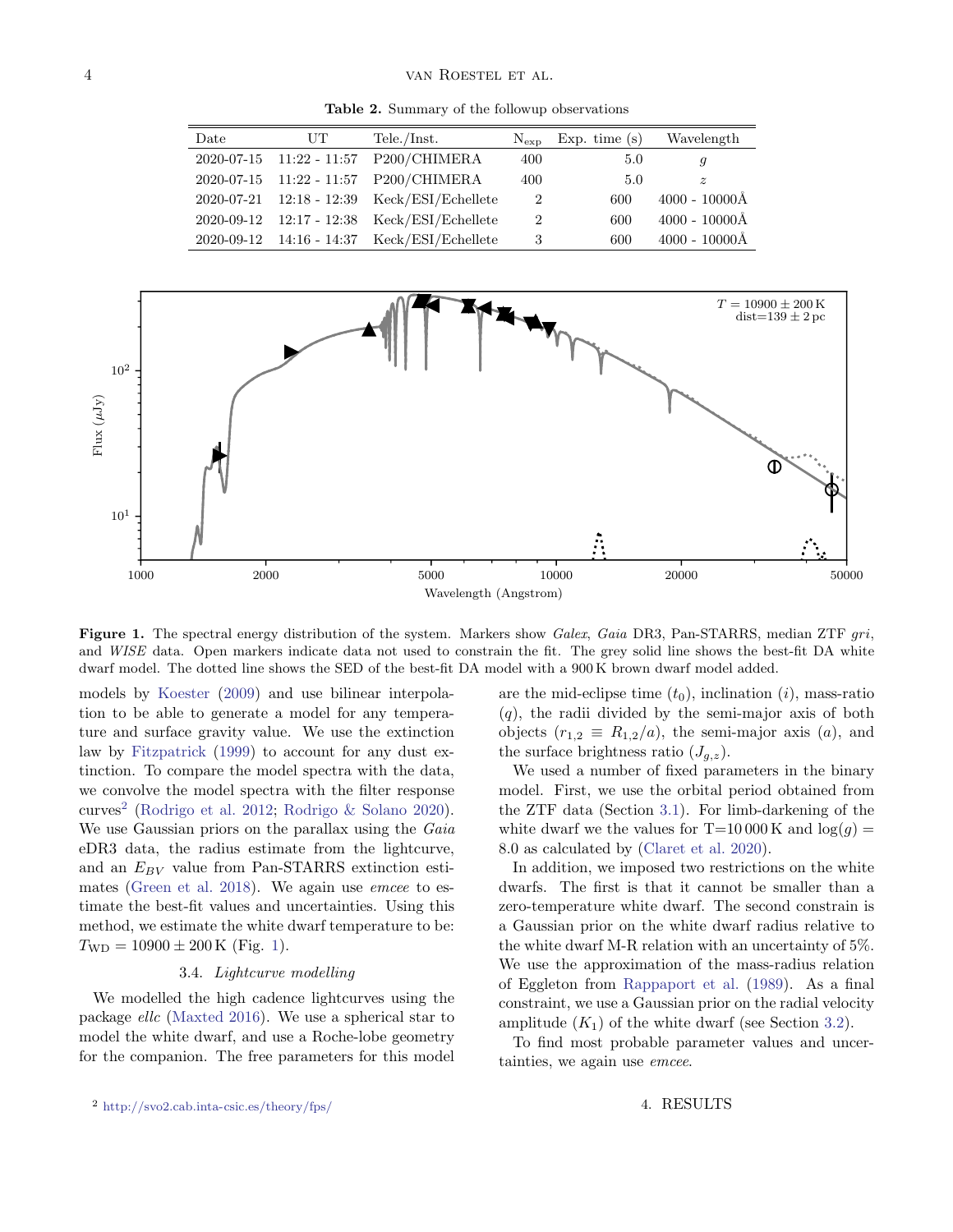

<span id="page-4-0"></span>Figure 2. The top left panel shows the ZTF gri data (green, red, purple) folded to the period. The bottom left panel shows the ESI radial velocity measurements. The best-fit radial velocity curve is overplotted, with in grey the the 1-standard deviation, and the dotted line indicates the systematic velocity. The right two panels show the CHIMERA  $g$  (top) and  $z$  data (bottom) with the best-fit *lcurve* model overplotted.

We measured the binary properties by analysing the spectral energy distribution, ZTF lightcurves, phaseresolved spectroscopy, and high cadence  $q$ - and  $z$ -band lightcurves. The results are summarized in Table [4](#page-3-0) and the posterior of the lightcurve modelling is shown in the appendix (Fig. [4\)](#page-8-0).

The mass of the companion, which is mostly set by the radial velocity semi-amplitude measurement, is  $M_2$  = 0.0593  $\pm$  0.004M<sub>O</sub>, and a radius of  $R_2$  =  $0.0783_{-0.0011}^{0.0013}$ R<sub>☉</sub>. This is consistent with a brown dwarf. Using the z-band surface brightness ratio, we estimate that the temperature of the brown dwarf is  $\lesssim 1550 \,\mathrm{K}$ .

The mass of the white dwarf is  $0.50 \pm 0.02$  M<sub> $\odot$ </sub>, which is typical for a white dwarf [\(Kepler et al.](#page-10-22) [2007\)](#page-10-22). The white dwarf radius  $(R_1 = 0.01429 \pm 0.00020 R_{\odot})$  is consistent with the white dwarf M-R relation, which is what we enforced with a prior. The temperature of the white dwarf is  $T_1 = 10900 \pm 200 \,\mathrm{K}$ .

The orbital separation of the binary system is  $a =$  $1.987 \pm 0.027 R_{\odot}$  and the inclination of this system is

 $i = 89.71 \pm 0.13^{\circ}$ . The corresponding impact parameter is  $b \lesssim 0.18$ .

# 5. DISCUSSION

### 5.1. The nature of the substellar companion

In Fig. [3,](#page-5-0) we plot the mass and radius of the companion, and compare it to models by [Marley et al.](#page-11-17) [\(2018\)](#page-11-17). The measured mass and radius agree with models of 10 Gyr old brown dwarfs with  $Z \geq 0$  abundances. The models predict a temperature of ∼800–900 K, which is well below the upper limit we determined from the zband surface brightness ratio. In Fig. [1](#page-3-2) we plot the best fit white dwarf spectrum with the spectrum of a 900 K brown dwarf added. Such a low temperature is consistent with the lack of any excess emission in the WISE bands. If we assume a solar abundance or lower, the age of the brown dwarf (and therefore the system) is  $\gtrsim 8 \,\mathrm{Gyr}.$ 

Compared to other substellar objects that are eclipsing white dwarfs, the mass and radius do not stand out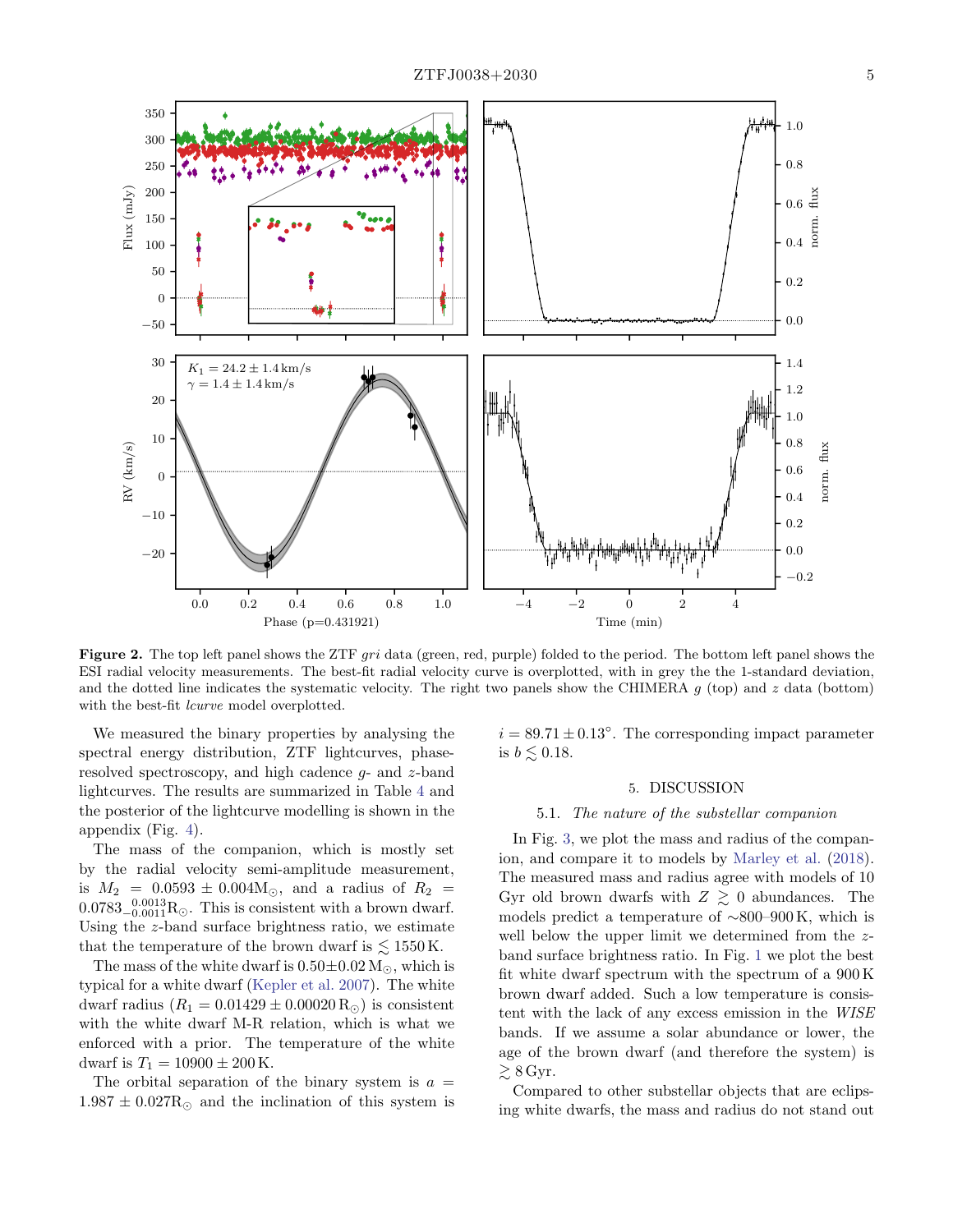

<span id="page-5-0"></span>Figure 3. The characteristics of substellar companions that are eclipsing white dwarfs (black markers). The parameters of the other eclipsing white dwarfs with substellar companions are taken from [Vanderburg et al.](#page-12-8) [\(2020\)](#page-12-8), [Casewell et al.](#page-9-4) [\(2020b\)](#page-9-4), [Parsons et al.](#page-11-11) [\(2018\)](#page-11-11), [Littlefair et al.](#page-11-18) [\(2014\)](#page-11-18). Grey points show brown dwarfs and giant planets around other stellar types taken [Carmichael et al.](#page-9-1) [\(2021\)](#page-9-1) and [Chen & Kipping](#page-9-19) [\(2017\)](#page-9-19). The top panel shows the orbital period versus the mass. The lower-left region is off-limits as the object would exceeds the Roche-limit [\(Rappaport et al.](#page-11-7) [2013\)](#page-11-7). Low-mass objects close to hot white dwarfs are also affected by photo-evaporation [\(Soker](#page-12-1) [1998;](#page-12-1) [Nelemans et al.](#page-11-19) [2004;](#page-11-19) [Bear & Soker](#page-9-6) [2011\)](#page-9-6). The bottom panel shows the radius versus the mass. The white dwarf temperature is indicated next to each marker. Models are taken from [Marley et al.](#page-11-17) [\(2018\)](#page-11-17). Uncertainties for low mass objects are omitted for clarity.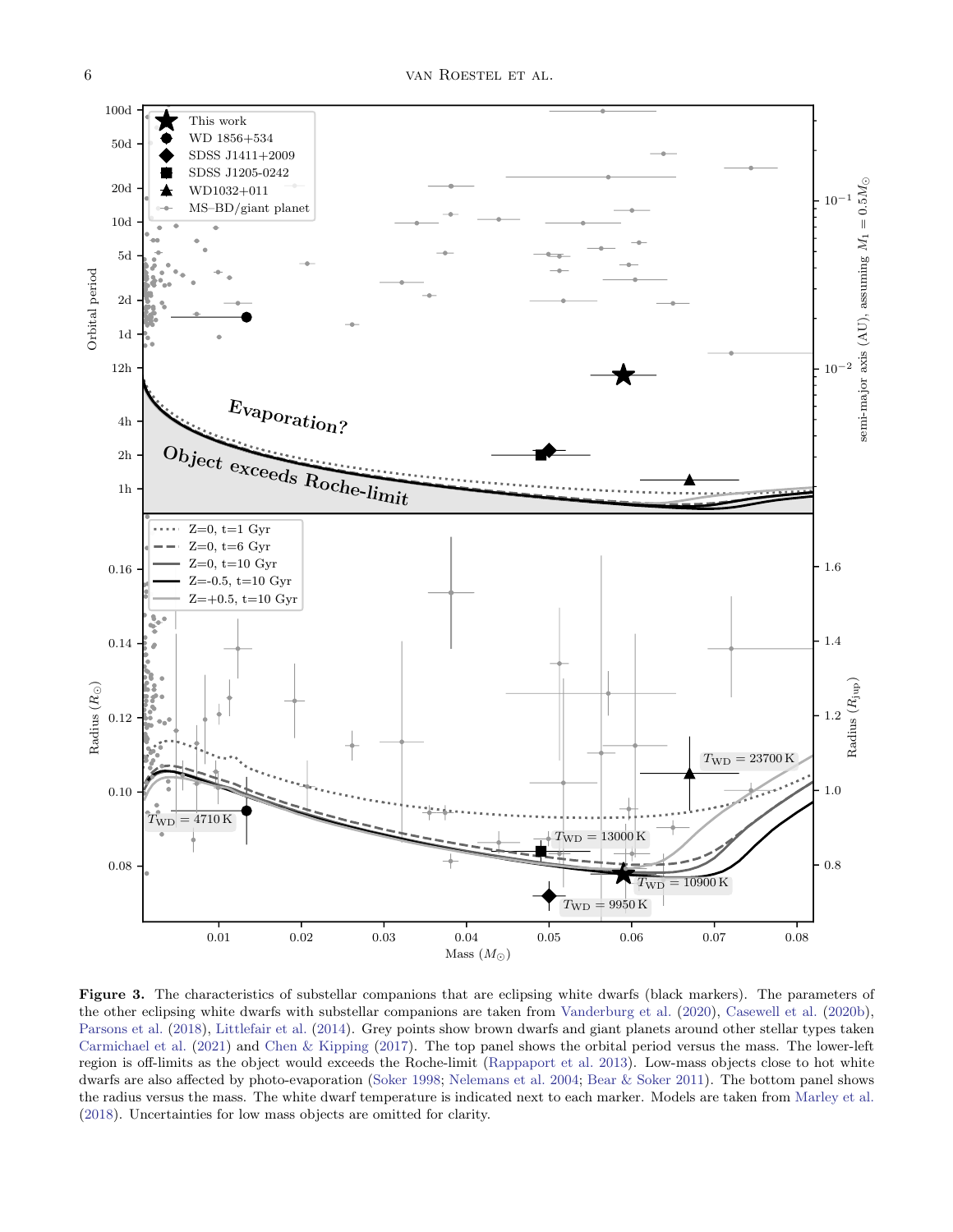Table 3. The binary parameters are determined by modelling the lightcurves using ellc. The top section lists model parameters, the bottom part shows derived parameters. We fixed the orbital period  $(f)$ , and for the radius of the white dwarf  $(R_1)$  and radial velocity amplitude  $(K_1)$  we used a prior  $\binom{p}{k}$ . We use the 95% percentile to determine upperlimits.

| $p^f$ (d)                           | 0.4319208(14)                      |
|-------------------------------------|------------------------------------|
| $t_0$ (BJD <sub>TBD</sub> )         | 2459045.985194(2)                  |
| q                                   | $0.1167^{+0.0075}_{-0.0068}$       |
| $i\ (^\circ)$                       | $89.71^{+0.12}_{-0.13}$            |
| $r_{1}$                             | $0.007195^{+0.000075}_{-0.000078}$ |
| r <sub>2</sub>                      | $0.03934_{-0.00019}^{+0.00033}$    |
| $a\left(R_{\odot}\right)$           | $1.987^{+0.030}_{-0.022}$          |
| $J_a$                               | $\lesssim 0.000035$                |
| $J_{\rm z}$                         | $\lesssim 0.00014$                 |
| $M_1$ (M <sub>o</sub> )             | $0.505^{+0.024}_{-0.018}$          |
| $M_2$ (M <sub>o</sub> )             | $0.0593_{-0.0039}^{+0.0036}$       |
| $R_1^p$ (R <sub>o</sub> )           | $0.01429_{-0.00017}^{+0.00022}$    |
| $R_2$ (R <sub>o</sub> )             | $0.0783^{+0.0013}_{-0.0011}$       |
| $log(g_1)$ (cgs)                    | $7.832^{+0.013}_{-0.013}$          |
| $log(g_2)$ (cgs)                    | $5.425^{+0.02}_{-0.03}$            |
| $K_1^p$ (km/s)                      | $24.4^{+1.4}_{-1.4}$               |
| $K_2$ (km/s)                        | $208.4^{+3.7}_{-2.9}$              |
| $\bar{\rho}_2$ (g/cm <sup>3</sup> ) | $174^{+9}_{-11}$                   |

and are similar to other brown dwarfs. This object does stand out because of its orbital period, which at 10 hours is an order of magnitude larger than the three other known brown dwarfs orbiting white dwarfs. This means that the amount of irradiation by the white dwarf is relatively low. Using a simple blackbody approximation [\(Littlefair et al.](#page-11-18) [2014\)](#page-11-18), we estimate that the temperature of the brown dwarf is only increased by ∼50 K due to irradiation by the white dwarf. This fact, and the systems relative brightness, make this system a good prototype system for long period white dwarf brown dwarf systems.

#### 5.2. Formation history

Since the companion is a brown dwarf and not a giant planet, standard common envelope evolution can explain the formation of this system. Given that the mass the white dwarf is  $\geq 0.47 M_{\odot}$  the white dwarf has very likely a CO core (see e.g. [Marigo](#page-11-20) [2013](#page-11-20) and also [Par](#page-11-21)[sons et al.](#page-11-21) [2017](#page-11-21) for observational evidence) which allows for two formation scenarios. In the first scenario, the white dwarf could have formed during a common envelope phase on the Asymptotic Giant branch (AGB) after helium core exhaustion. The second scenario is that the common envelope happened at the tip of the Red giant branch (RGB), just after the helium flash [\(Han et al.](#page-10-23) [2003\)](#page-10-23) which would result in a white dwarf with a mass close to  $0.47 M_{\odot}$ . In that scenario the white dwarf would have after the common envelope evolved into a hot subdwarf (sdB) and appeared as an HW Vir system before it evolved into a white dwarf with a brown dwarf companion after helium exhaustion in the sdB. Several sdB + brown dwarf systems are known, although typically seen with shorter orbital periods (e.g. [Geier et al.](#page-10-24) [2011;](#page-10-24) [Schaffenroth et al.](#page-11-22) [2015,](#page-11-22) [2018,](#page-11-23) [2019\)](#page-12-11).

The initial to final mass relation for the white dwarfs suggests that the white dwarf progenitor was approximately a  $1-2 M_{\odot}$  main-sequence star. This corresponds to a main-sequence lifetime of  $10-2 \,\mathrm{Gyr}$  (Catalán et al. [2008;](#page-9-20) [Marigo](#page-11-20) [2013;](#page-11-20) [Cummings et al.](#page-9-21) [2018\)](#page-9-21). The cooling age of the white dwarf is approximately ∼400 Myr [\(Koester](#page-10-19) [2009\)](#page-10-19). This is consistent with the age estimate based on the brown dwarf radius.

The white dwarf will slowly cool down and the period will slowly decrease due to gravitational wave radiation. It will take ∼135 Gyr to reach an orbital period of ∼40 minutes [\(Rappaport et al.](#page-11-8) [2021\)](#page-11-8), at which point the white dwarf will be ∼1000 K. Roche-lobe overflow will commence and system becomes a cataclysmic variable [\(Littlefair et al.](#page-11-24) [2003\)](#page-11-24). The accretion flow will heat up the white dwarf again while the period increases. This will slowly drain the brown dwarf and the system ends up as a 'period-bouncer'; a very low accretion rate CV with an orbital period of  $\approx 90$  minutes (e.g [Pala et al.](#page-11-25) [2018\)](#page-11-25).

# 5.3. Implications for searches for giant planets transiting white dwarfs with ZTF

Here, we briefly discuss the detection efficiency of our search and the occurrence rate of white dwarfs with transiting substellar objects. A detailed simulation is beyond the scope of this paper and we limit ourselves to an order of magnitude estimate only.

To find ZTFJ0038+2030 we searched the ZTF lightcurves of the Gaia white dwarf catalog by [Gen](#page-10-12)[tile Fusillo et al.](#page-10-12) [\(2019\)](#page-10-12) which contains 486 641 candidate white dwarf over the entire sky. There are 129 148 white dwarf brighter than 20 mag with more than 80 epochs in their ZTF lightcurve. Based on the number of epochs in these lightcurves, we estimate an average recovery efficiency of 15-25% (simply the probability of getting 7-5 in-eclipse points). We note that we recovered the other three eclipsing WD-BD systems in Fig. [3.](#page-5-0)

With the discovery of ZTFJ0038+2030 and the discovery by [Vanderburg et al.](#page-12-8) [\(2020\)](#page-12-8), there are now two known long-period  $(2 10 h)$  transiting substellar objects around a white dwarfs; the first most likely a giant planet and the second most likely a brown dwarf. This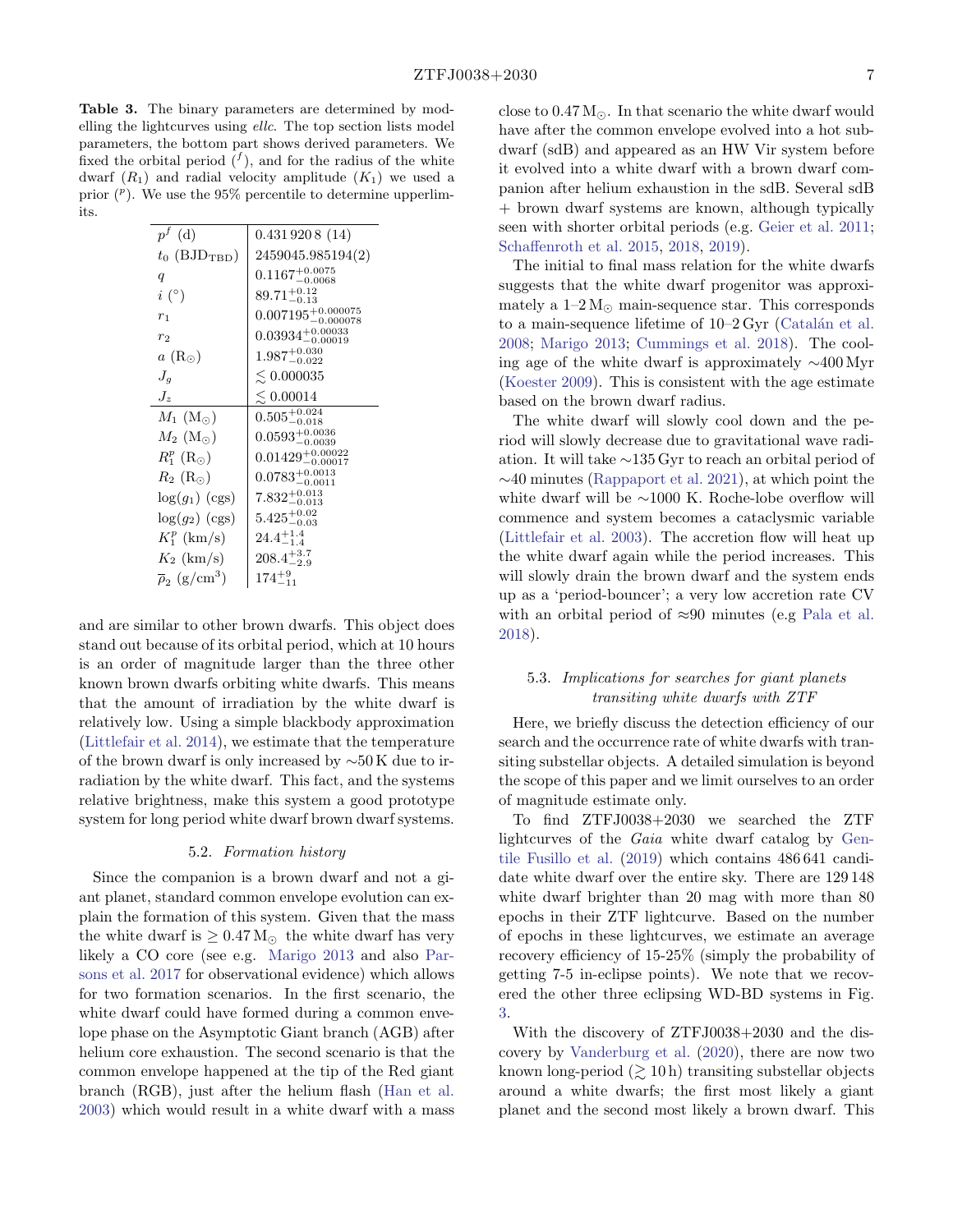suggests that, at longer orbital periods, the occurrence rate is the same order of magnitude. More systems need to be found and characterized in order to determine the mass distribution and determine which of the formation channels are important in the formation of these objects.

Currently, the ZTF detection efficiency is limited by the number of epochs available per white dwarf. As more epochs are obtained, ZTF will be able to identify narrower eclipses, which means that longer period systems can be identified. Based on the recovery efficiency of ZTFJ0038+2030 we estimate that ZTF will find another 3 − 6 similar objects as it keeps on accumulating more data. Other surveys like *Gaia*, ATLAS, and Black-GEM can be used to find similar systems over the whole sky. In the near future, the Vera C. Rubin observatory (Ivezic et al. [2019\)](#page-10-25) will find many more white dwarfs with exoplanets, possibly down to earth-sized objects [\(Agol](#page-9-22) [2011b\)](#page-9-22).

### 6. SUMMARY AND CONCLUSION

Using ZTF photometry, and Gaia and Pan-STARRS data, we discovered an eclipsing binary composed of a white dwarf and a substellar companion with an orbital period of 10 hours. We used follow-up photometry and spectroscopy to measure the binary parameters. This shows that the substellar companion is an  $\gtrsim$  8Gyr old brown dwarf with a mass of  $0.06M_{\odot}$ , and the white dwarf a  $0.50M_{\odot}$ , CO white dwarf. The system is relatively bright, and a good prototype system where the brown dwarf suffers minimal irradiation. It is also a useful target for eclipse timing to find circum-binary objects (e.g. NNser, [Marsh et al.](#page-11-26) [2014\)](#page-11-26) as brown dwarf are not expected to show eclipse time variations due to Applegate's mechanism [\(Applegate](#page-9-23) [1992;](#page-9-23) [Bours et al.](#page-9-24) [2016\)](#page-9-24).

JvR is partially supported by NASA-LISA grant 76280NSSC19K0325. K.J.B. is supported by the National Science Foundation under Award AST-1903828.

We thank Lars Bildsten for trading one hour of ESI-Keck time.

Based on observations obtained with the Samuel Oschin Telescope 48-inch and the 60-inch Telescope at the Palomar Observatory as part of the Zwicky Transient Facility project. ZTF is supported by the National Science Foundation under Grant No. AST-1440341 and a collaboration including Caltech, IPAC, the Weizmann Institute for Science, the Oskar Klein Center at Stockholm University, the University of Maryland, the University of Washington, Deutsches Elektronen-Synchrotron and Humboldt University, Los Alamos National Laboratories, the TANGO Consortium of Taiwan, the University of Wisconsin at Milwaukee, and Lawrence Berkeley National Laboratories. Operations are conducted by COO, IPAC, and UW.

Based on observations obtained with the 200-inch Hale Telescope at the Palomar Observatory as part of the Zwicky Transient Facility project. The Hale telescope is operated by the Caltech Optical Observatories.

Some of the data presented herein were obtained at the W.M. Keck Observatory, which is operated as a scientific partnership among the California Institute of Technology, the University of California and the National Aeronautics and Space Administration. The Observatory was made possible by the generous financial support of the W.M. Keck Foundation. The authors wish to recognize and acknowledge the very significant cultural role and reverence that the summit of Mauna Kea has always had within the indigenous Hawaiian community. We are most fortunate to have the opportunity to conduct observations from this mountain.

This research has made use of the VizieR catalogue access tool, CDS, Strasbourg, France. This research made use of NumPy [\(Harris et al.](#page-10-26) [2020\)](#page-10-26); matplotlib, a Python library for publication quality graphics [\(Hunter](#page-10-27) [2007\)](#page-10-27); SciPy [\(Virtanen et al.](#page-12-12) [2020\)](#page-12-12); Astropy, a communitydeveloped core Python package for Astronomy [\(Astropy](#page-9-25) [Collaboration et al.](#page-9-25) [2018,](#page-9-25) [2013a\)](#page-9-26).

This work has made use of data from the European Space Agency (ESA) mission Gaia [\(https://www.](https://www.cosmos.esa.int/gaia) [cosmos.esa.int/gaia\)](https://www.cosmos.esa.int/gaia), processed by the Gaia Data Processing and Analysis Consortium (DPAC, [https://www.](https://www.cosmos.esa.int/web/gaia/dpac/consortium) [cosmos.esa.int/web/gaia/dpac/consortium\)](https://www.cosmos.esa.int/web/gaia/dpac/consortium). Funding for the DPAC has been provided by national institutions, in particular the institutions participating in the Gaia Multilateral Agreement. The Pan-STARRS1 Surveys (PS1) have been made possible through contributions of the Institute for Astronomy, the University of Hawaii, the Pan-STARRS Project Office, the Max-Planck Society and its participating institutes, the Max Planck Institute for Astronomy, Heidelberg and the Max Planck Institute for Extraterrestrial Physics, Garching, The Johns Hopkins University, Durham University, the University of Edinburgh, Queen's University Belfast, the Harvard-Smithsonian Center for Astrophysics, the Las Cumbres Observatory Global Telescope Network Incorporated, the National Central University of Taiwan, the Space Telescope Science Institute, the National Aeronautics and Space Administration under Grant No. NNX08AR22G issued through the Planetary Science Division of the NASA Science Mission Directorate, the National Science Foundation under Grant No. AST-1238877, the University of Maryland, and Eotvos Lorand University (ELTE).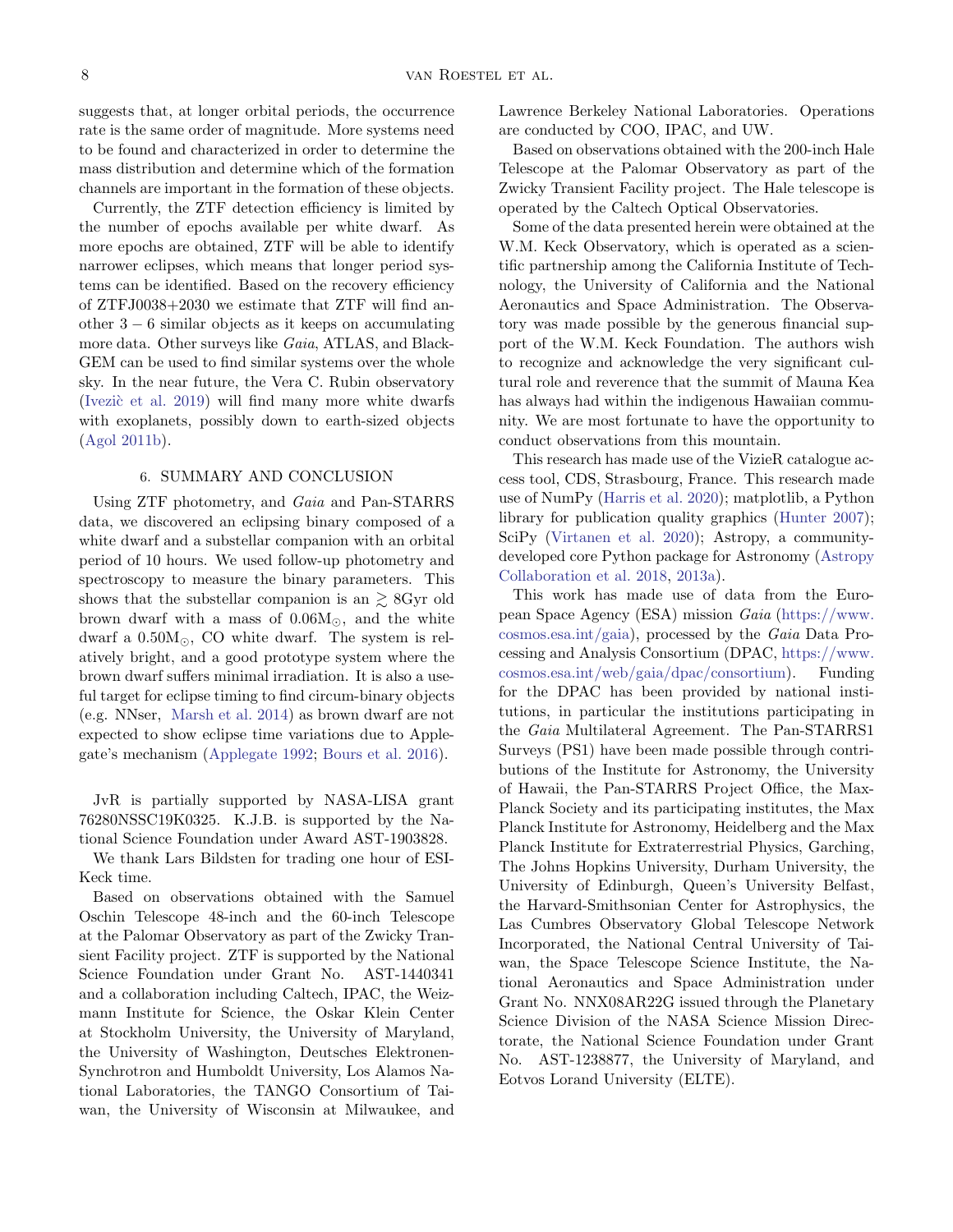

<span id="page-8-0"></span>Figure 4. The posterior distribution of the fit to the lightcurve data using ellc and emcee.

Facilities: P48(ZTF), P200:5.0m (CHIMERA), Keck2:10m (ESI),

Software: astropy [\(Astropy Collaboration et al.](#page-9-27) [2013b\)](#page-9-27), Makee, ellc [\(Maxted et al.](#page-11-27) [2014\)](#page-11-27), scipy, emcee [\(Foreman-Mackey et al.](#page-10-18) [2013\)](#page-10-18)

# APPENDIX

# A. APPENDIX INFORMATION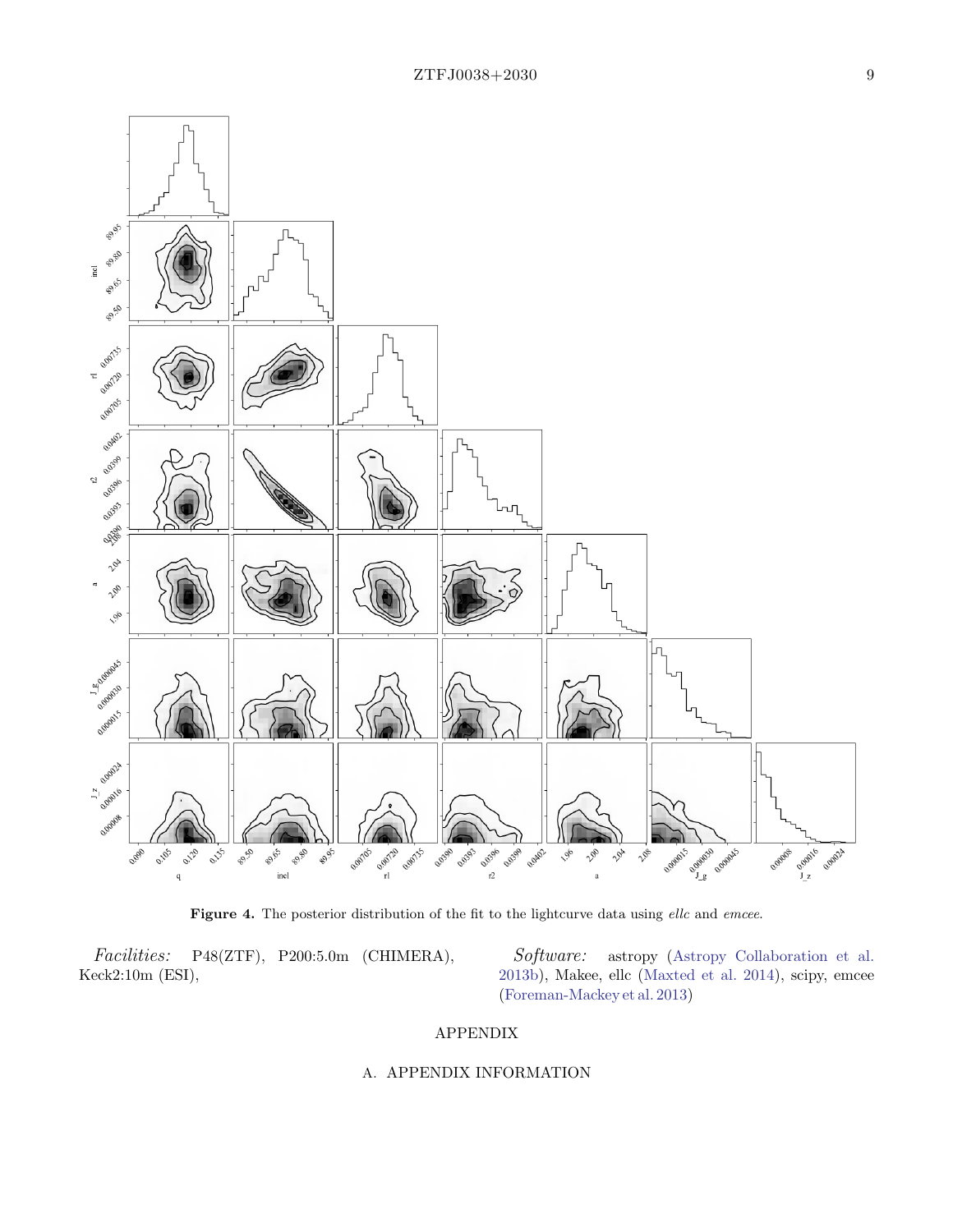#### REFERENCES

- <span id="page-9-9"></span>Agol, E. 2011a, 25, conference Name: Telescopes from Afar. <http://adsabs.harvard.edu/abs/2011tfa..confE..25A>
- <span id="page-9-22"></span>—. 2011b, The Astrophysical Journal Letters, 731, L31. <http://adsabs.harvard.edu/abs/2011ApJ...731L..31A>
- <span id="page-9-23"></span>Applegate, J. H. 1992, The Astrophysical Journal, 385, 621. <http://adsabs.harvard.edu/abs/1992ApJ...385..621A>
- <span id="page-9-26"></span>Astropy Collaboration, Robitaille, T. P., Tollerud, E. J., et al. 2013a, A&A, 558, A33
- <span id="page-9-27"></span>Astropy Collaboration, Robitaille, T. P., Tollerud, E. J., et al. 2013b, Astronomy and Astrophysics, 558, A33. <http://adsabs.harvard.edu/abs/2013A%26A...558A..33A>
- <span id="page-9-25"></span>Astropy Collaboration, Price-Whelan, A. M., Sipőcz, B. M., et al. 2018, AJ, 156, 123
- <span id="page-9-13"></span>Bailer-Jones, C. A. L., Rybizki, J., Fouesneau, M., Demleitner, M., & Andrae, R. 2021, The Astronomical Journal, 161, 147.
	- <http://adsabs.harvard.edu/abs/2021AJ....161..147B>
- <span id="page-9-6"></span>Bear, E., & Soker, N. 2011, Monthly Notices of the Royal Astronomical Society, 414, 1788.
- <span id="page-9-8"></span><http://adsabs.harvard.edu/abs/2011MNRAS.414.1788B> Bell, K. J. 2020, 357, 37, conference Name: IAU
- Symposium Place: eprint: arXiv:1911.07889. <http://adsabs.harvard.edu/abs/2020IAUS..357...37B>
- <span id="page-9-10"></span>Bellm, E., Kulkarni, S., & Graham, M. 2019, 233, 363.08, conference Name: American Astronomical Society Meeting Abstracts #233.

<http://adsabs.harvard.edu/abs/2019AAS...23336308B>

- <span id="page-9-16"></span>Bianchi, L., Shiao, B., & Thilker, D. 2017, 230, 24, arXiv: 1704.05903 [astro-ph.GA] tex.adsnote: Provided by the SAO/NASA Astrophysics Data System tex.adsurl: https://ui.adsabs.harvard.edu/abs/2017ApJS..230...24B tex.eid: 24
- <span id="page-9-24"></span>Bours, M. C. P., Marsh, T. R., Parsons, S. G., et al. 2016, Monthly Notices of the Royal Astronomical Society, 460, 3873.

<http://adsabs.harvard.edu/abs/2016MNRAS.460.3873B>

- <span id="page-9-15"></span>Brown, A. G. A., Vallenari, A., Prusti, T., & Bruijne, J. H. J. d. 2020a, Astronomy & Astrophysics, doi:10.1051/0004-6361/202039657, publisher: EDP Sciences. [https://www.aanda.org/articles/aa/abs/forth/](https://www.aanda.org/articles/aa/abs/forth/aa39657-20/aa39657-20.html) [aa39657-20/aa39657-20.html](https://www.aanda.org/articles/aa/abs/forth/aa39657-20/aa39657-20.html)
- <span id="page-9-12"></span>Brown, W. R., Kilic, M., Bédard, A., Kosakowski, A., & Bergeron, P. 2020b, The Astrophysical Journal Letters, 892, L35.

<http://adsabs.harvard.edu/abs/2020ApJ...892L..35B>

<span id="page-9-0"></span>Burrows, A., Hubbard, W. B., Lunine, J. I., & Liebert, J. 2001, Reviews of Modern Physics, 73, 719. <http://adsabs.harvard.edu/abs/2001RvMP...73..719B>

- <span id="page-9-2"></span>Carmichael, T. W., Quinn, S. N., Mustill, A. J., et al. 2020, The Astronomical Journal, 160, 53. <http://adsabs.harvard.edu/abs/2020AJ....160...53C>
- <span id="page-9-1"></span>Carmichael, T. W., Quinn, S. N., Zhou, G., et al. 2021, The Astronomical Journal, 161, 97.
	- <http://adsabs.harvard.edu/abs/2021AJ....161...97C>
- <span id="page-9-5"></span>Casewell, S. L., Debes, J., Braker, I. P., et al. 2020a, arXiv e-prints, 2010, arXiv:2010.07398.
- <http://adsabs.harvard.edu/abs/2020arXiv201007398C>
- <span id="page-9-3"></span>Casewell, S. L., Littlefair, S. P., Parsons, S. G., et al. 2018, Monthly Notices of the Royal Astronomical Society, 481, 5216.

<http://adsabs.harvard.edu/abs/2018MNRAS.481.5216C>

<span id="page-9-4"></span>Casewell, S. L., Belardi, C., Parsons, S. G., et al. 2020b, Monthly Notices of the Royal Astronomical Society, 497, 3571.

<http://adsabs.harvard.edu/abs/2020MNRAS.497.3571C>

- <span id="page-9-20"></span>Catalán, S., Isern, J., García-Berro, E., & Ribas, I. 2008, Monthly Notices of the Royal Astronomical Society, 387, 1693. <https://doi.org/10.1111/j.1365-2966.2008.13356.x>
- <span id="page-9-17"></span>Chambers, K. C., Magnier, E. A., Metcalfe, N., et al. 2016, arXiv e-prints, arXiv:1612.05560, arXiv: 1612.05560 [astro-ph.IM] tex.adsnote: Provided by the SAO/NASA Astrophysics Data System tex.adsurl: https://ui.adsabs.harvard.edu/abs/2016arXiv161205560C
	- tex.eid: arXiv:1612.05560
- <span id="page-9-19"></span>Chen, J., & Kipping, D. 2017, The Astrophysical Journal, 834, 17.

<http://adsabs.harvard.edu/abs/2017ApJ...834...17C>

- <span id="page-9-18"></span>Claret, A., Cukanovaite, E., Burdge, K., et al. 2020, Astronomy and Astrophysics, 634, A93. <http://adsabs.harvard.edu/abs/2020A%26A...634A..93C>
- <span id="page-9-21"></span>Cummings, J. D., Kalirai, J. S., Tremblay, P.-E., Ramirez-Ruiz, E., & Choi, J. 2018, The Astrophysical Journal, 866, 21, arXiv: 1809.01673. <http://arxiv.org/abs/1809.01673>
- <span id="page-9-7"></span>Dame, K., Belardi, C., Kilic, M., et al. 2019, Monthly Notices of the Royal Astronomical Society, 490, 1066. <http://adsabs.harvard.edu/abs/2019MNRAS.490.1066D>
- <span id="page-9-11"></span>Dekany, R., Smith, R. M., Riddle, R., et al. 2020, Publications of the Astronomical Society of the Pacific, 132, 038001.

```
http://adsabs.harvard.edu/abs/2020PASP..132c8001D
```
<span id="page-9-14"></span>Dhillon, V. S., Marsh, T. R., Stevenson, M. J., et al. 2007, Monthly Notices of the Royal Astronomical Society, 378, 825.

<http://adsabs.harvard.edu/abs/2007MNRAS.378..825D>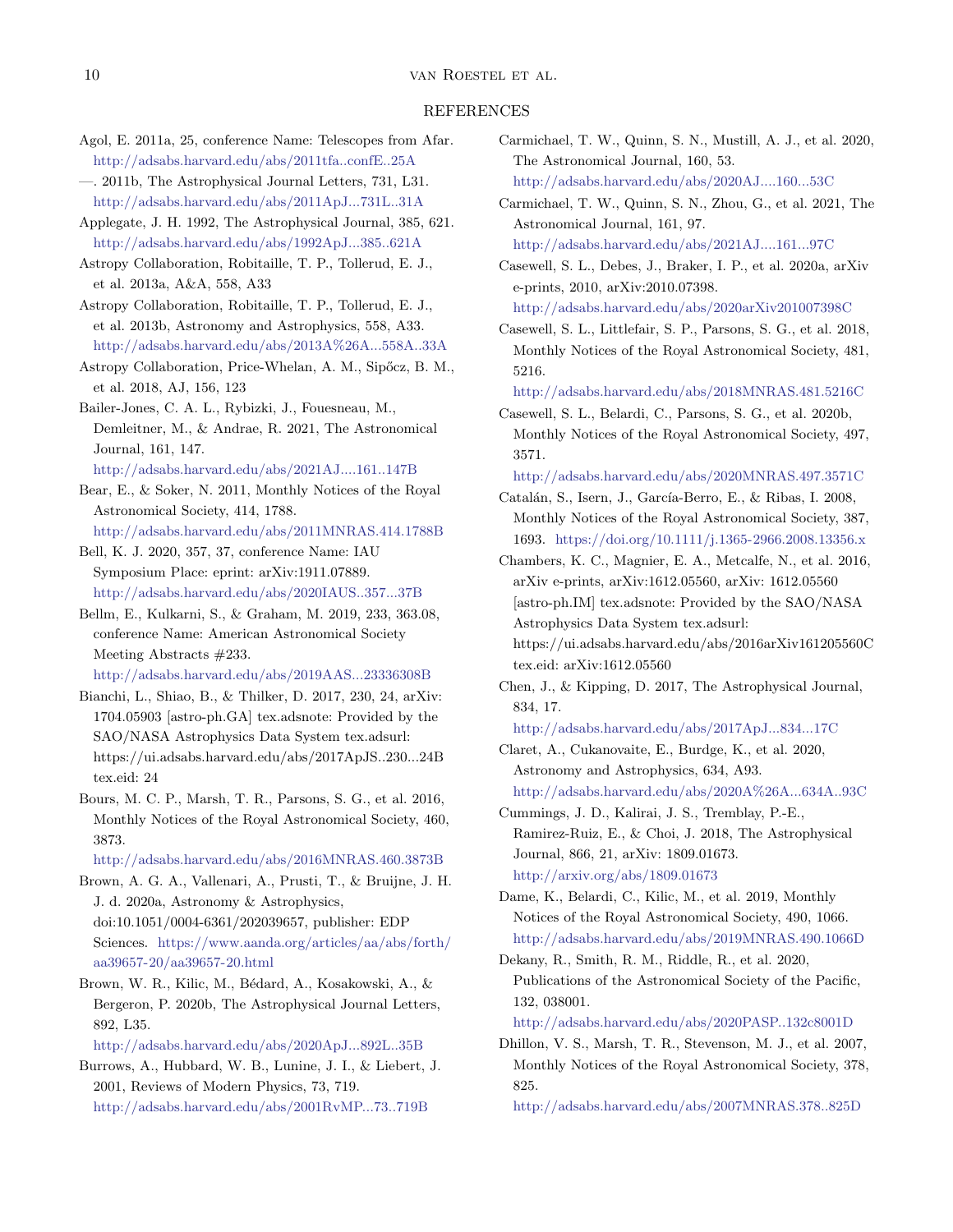- <span id="page-10-8"></span>Faedi, F., West, R. G., Burleigh, M. R., Goad, M. R., & Hebb, L. 2011, Monthly Notices of the Royal Astronomical Society, 410, 899. <http://adsabs.harvard.edu/abs/2011MNRAS.410..899F>
- <span id="page-10-20"></span>Fitzpatrick, E. L. 1999, Publications of the Astronomical Society of the Pacific, 111, 63. <http://adsabs.harvard.edu/abs/1999PASP..111...63F>
- <span id="page-10-18"></span>Foreman-Mackey, D., Hogg, D. W., Lang, D., & Goodman, J. 2013, 125, 306, arXiv: 1202.3665 [astro-ph.IM] tex.adsnote: Provided by the SAO/NASA Astrophysics Data System tex.adsurl:
- https://ui.adsabs.harvard.edu/abs/2013PASP..125..306F
- <span id="page-10-9"></span>Fulton, B. J., Tonry, J. L., Flewelling, H., et al. 2014, The Astrophysical Journal, 796, 114. <http://adsabs.harvard.edu/abs/2014ApJ...796..114F>
- <span id="page-10-24"></span>Geier, S., Heber, U., Tillich, A., et al. 2011, 1331, 163, conference Name: Planetary Systems Beyond the Main Sequence Place: eprint: arXiv:1012.3839. <http://adsabs.harvard.edu/abs/2011AIPC.1331..163G>
- <span id="page-10-12"></span>Gentile Fusillo, N. P., Tremblay, P.-E., Gänsicke, B. T., et al. 2019, 482, 4570, arXiv: 1807.03315 [astro-ph.SR] tex.adsnote: Provided by the SAO/NASA Astrophysics Data System tex.adsurl:
- https://ui.adsabs.harvard.edu/abs/2019MNRAS.482.4570G
- <span id="page-10-11"></span>Graham, M. J., Kulkarni, S. R., Bellm, E. C., et al. 2019, 131, 078001, arXiv: 1902.01945 [astro-ph.IM] tex.adsnote: Provided by the SAO/NASA Astrophysics Data System tex.adsurl:
- <span id="page-10-21"></span>https://ui.adsabs.harvard.edu/abs/2019PASP..131g8001G Green, M. J., Marsh, T. R., Steeghs, D. T. H., et al. 2018,
- Monthly Notices of the Royal Astronomical Society, 476, 1663. [https://ui.adsabs.harvard.edu/abs/2018MNRAS.](https://ui.adsabs.harvard.edu/abs/2018MNRAS.476.1663G/abstract) [476.1663G/abstract](https://ui.adsabs.harvard.edu/abs/2018MNRAS.476.1663G/abstract)
- <span id="page-10-1"></span>Grether, D., & Lineweaver, C. H. 2006, The Astrophysical Journal, 640, 1051.
	- <http://adsabs.harvard.edu/abs/2006ApJ...640.1051G>
- <span id="page-10-2"></span>Grunblatt, S. K., Huber, D., Gaidos, E., et al. 2018, The Astrophysical Journal, 861, L5, publisher: American Astronomical Society.
	- <https://doi.org/10.3847/2041-8213/aacc67>
- <span id="page-10-6"></span>Guidry, J. A., Vanderbosch, Z. P., Hermes, J. J., et al. 2020, arXiv e-prints, 2012, arXiv:2012.00035. <http://adsabs.harvard.edu/abs/2020arXiv201200035G>
- <span id="page-10-7"></span>Gänsicke, B. T., Schreiber, M. R., Toloza, O., et al. 2019, Nature, 576, 61.
	- <http://adsabs.harvard.edu/abs/2019Natur.576...61G>
- <span id="page-10-0"></span>Han, C., Jung, Y. K., Udalski, A., et al. 2016, The Astrophysical Journal, 822, 75. <http://adsabs.harvard.edu/abs/2016ApJ...822...75H>
- <span id="page-10-23"></span>Han, Z., Podsiadlowski, P., Maxted, P. F. L., & Marsh, T. R. 2003, doi:10.1046/j.1365-8711.2003.06451.x. <https://arxiv.org/abs/astro-ph/0301380v1>
- <span id="page-10-14"></span>Harding, L. K., Hallinan, G., Milburn, J., et al. 2016, Monthly Notices of the Royal Astronomical Society, 457, 3036. [https://ui.adsabs.harvard.edu/abs/2016MNRAS.](https://ui.adsabs.harvard.edu/abs/2016MNRAS.457.3036H/abstract) [457.3036H/abstract](https://ui.adsabs.harvard.edu/abs/2016MNRAS.457.3036H/abstract)
- <span id="page-10-26"></span>Harris, C. R., Millman, K. J., van der Walt, S. J., et al. 2020, Nature, 585, 357.
- <https://doi.org/10.1038/s41586-020-2649-2>
- <span id="page-10-10"></span>Hatzes, A. P., & Rauer, H. 2015, The Astrophysical Journal Letters, 810, L25.
	- <http://adsabs.harvard.edu/abs/2015ApJ...810L..25H>
- <span id="page-10-27"></span>Hunter, J. D. 2007, Computing In Science & Engineering, 9, 90
- <span id="page-10-3"></span>Ivanova, N., Justham, S., Chen, X., et al. 2013, Astronomy and Astrophysics Review, 21, 59.
	- <http://adsabs.harvard.edu/abs/2013A%26ARv..21...59I>
- <span id="page-10-25"></span>Ivezić, v., Kahn, S. M., Tyson, J. A., et al. 2019, The Astrophysical Journal, 873, 111. <http://adsabs.harvard.edu/abs/2019ApJ...873..111I>
- <span id="page-10-22"></span>Kepler, S. O., Kleinman, S. J., Nitta, A., et al. 2007, Monthly Notices of the Royal Astronomical Society, 375, 1315. <https://doi.org/10.1111/j.1365-2966.2006.11388.x>
- <span id="page-10-19"></span>Koester, D. 2009, Astronomy & Astrophysics, 498, 517. <http://www.aanda.org/10.1051/0004-6361/200811468>
- <span id="page-10-5"></span>Koester, D., Gänsicke, B. T., & Farihi, J. 2014, Astronomy and Astrophysics, 566, A34.
- <http://adsabs.harvard.edu/abs/2014A%26A...566A..34K>
- <span id="page-10-13"></span>Kovács, G., Zucker, S., & Mazeh, T. 2002, 391, 369, arXiv: astro-ph/0206099 [astro-ph] tex.adsnote: Provided by the SAO/NASA Astrophysics Data System tex.adsurl: https://ui.adsabs.harvard.edu/abs/2002A&A...391..369K
- <span id="page-10-16"></span>Kupfer, T., van Roestel, J., Brooks, J., et al. 2017a, The Astrophysical Journal, 835, 131.
	- <http://adsabs.harvard.edu/abs/2017ApJ...835..131K>
- <span id="page-10-17"></span>Kupfer, T., Ramsay, G., Roestel, J. v., et al. 2017b, The Astrophysical Journal, 851, 28, publisher: American Astronomical Society. <https://doi.org/10.3847/1538-4357/aa9522>
- <span id="page-10-15"></span>Kupfer, T., Bauer, E. B., Marsh, T. R., et al. 2020, The Astrophysical Journal, 891, 45.
	- <http://adsabs.harvard.edu/abs/2020ApJ...891...45K>
- <span id="page-10-4"></span>Lagos, F., Schreiber, M. R., Zorotovic, M., et al. 2021, Monthly Notices of the Royal Astronomical Society, 501, 676.
- <http://adsabs.harvard.edu/abs/2021MNRAS.501..676L>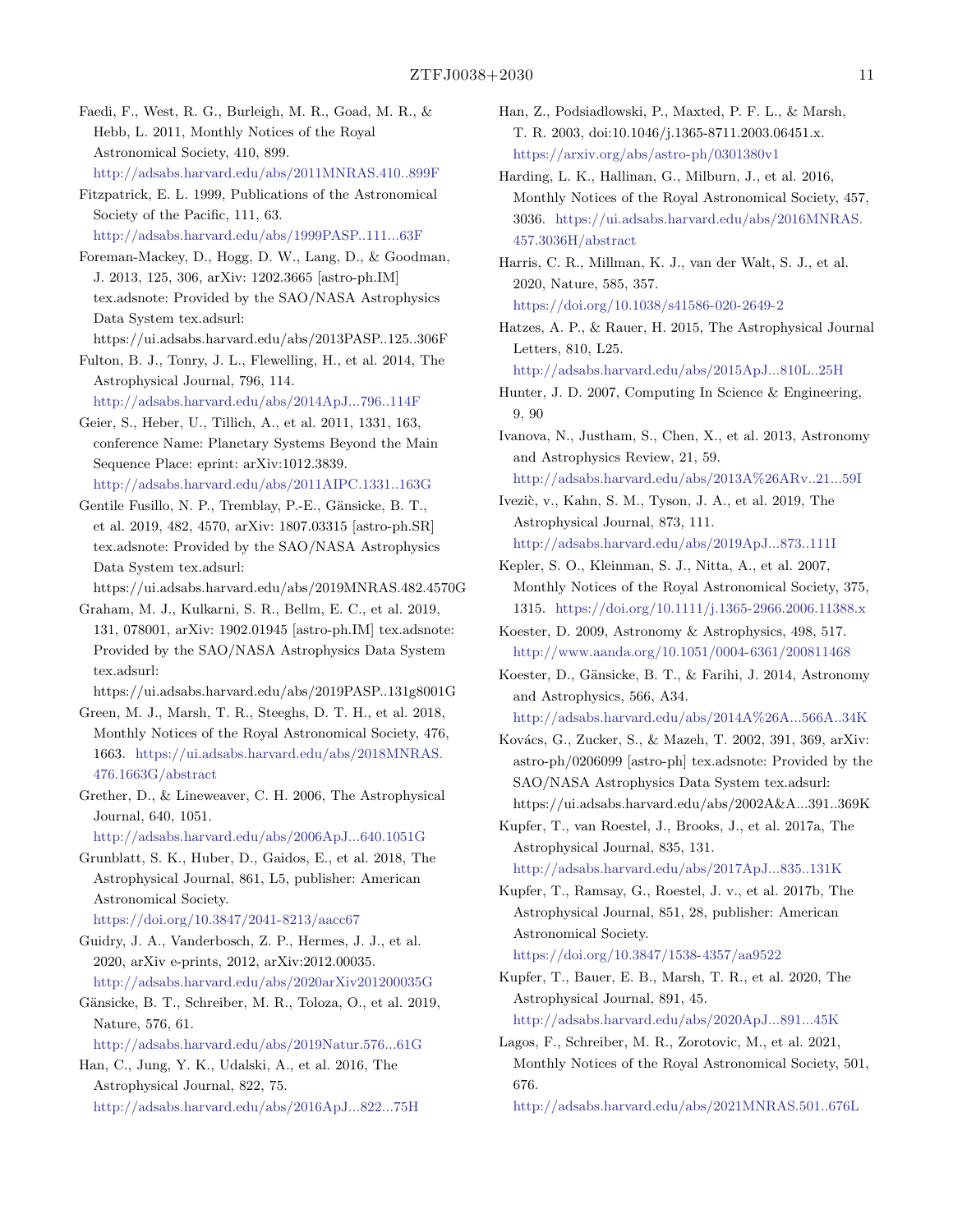<span id="page-11-24"></span>Littlefair, S. P., Dhillon, V. S., & Martín, E. L. 2003, Monthly Notices of the Royal Astronomical Society, 340, 264.

<http://adsabs.harvard.edu/abs/2003MNRAS.340..264L>

- <span id="page-11-18"></span>Littlefair, S. P., Casewell, S. L., Parsons, S. G., et al. 2014, Monthly Notices of the Royal Astronomical Society, 445, 2106.
- <http://adsabs.harvard.edu/abs/2014MNRAS.445.2106L>
- <span id="page-11-3"></span>Ma, B., & Ge, J. 2014, Monthly Notices of the Royal Astronomical Society, 439, 2781.
	- <http://adsabs.harvard.edu/abs/2014MNRAS.439.2781M>
- <span id="page-11-1"></span>Marcy, G. W., & Butler, R. P. 2000, Publications of the Astronomical Society of the Pacific, 112, 137. <http://adsabs.harvard.edu/abs/2000PASP..112..137M>
- <span id="page-11-20"></span>Marigo, P. 2013, 281, 36, conference Name: Binary Paths to Type Ia Supernovae Explosions.
	- <http://adsabs.harvard.edu/abs/2013IAUS..281...36M>
- <span id="page-11-17"></span>Marley, M., Saumon, D., Morley, C., & Fortney, J. 2018, Sonora 2018: Cloud-free, solar composition, solar C/O substellar atmosphere models and spectra (Zenodo), doi:10.5281/zenodo.1309035
- <span id="page-11-10"></span>Marocco, F., Eisenhardt, P. R. M., Fowler, J. W., et al. 2020, arXiv e-prints, 2012, arXiv:2012.13084. <http://adsabs.harvard.edu/abs/2020arXiv201213084M>
- <span id="page-11-26"></span>Marsh, T. R., Parsons, S. G., Bours, M. C. P., et al. 2014, Monthly Notices of the Royal Astronomical Society, 437, 475. <https://doi.org/10.1093/mnras/stt1903>
- <span id="page-11-9"></span>Masci, F. J., Laher, R. R., Rusholme, B., et al. 2019, 131, 018003, arXiv: 1902.01872 [astro-ph.IM] tex.adsnote: Provided by the SAO/NASA Astrophysics Data System tex.adsurl:
	- https://ui.adsabs.harvard.edu/abs/2019PASP..131a8003M
- <span id="page-11-15"></span>Maxted, P. F. L. 2016, Astronomy and Astrophysics, 591, A111.
- <http://adsabs.harvard.edu/abs/2016A%26A...591A.111M>
- <span id="page-11-27"></span>Maxted, P. F. L., Serenelli, A. M., Marsh, T. R., et al. 2014, Monthly Notices of the Royal Astronomical Society, 444, 208.

<http://adsabs.harvard.edu/abs/2014MNRAS.444..208M>

- <span id="page-11-12"></span>Napiwotzki, R., Karl, C. A., Lisker, T., et al. 2004, Astrophysics and Space Science, 291, 321. <http://adsabs.harvard.edu/abs/2004Ap%26SS.291..321N>
- <span id="page-11-4"></span>Nelemans, G., & Tauris, T. M. 1998, Astronomy and Astrophysics, 335, L85.
	- <http://adsabs.harvard.edu/abs/1998A%26A...335L..85N>

<span id="page-11-19"></span>Nelemans, G., Yungelson, L. R., & Portegies Zwart, S. F. 2004, Monthly Notices of the Royal Astronomical Society, 349, 181, publisher: Oxford Academic. [https:](https://academic.oup.com/mnras/article/349/1/181/3101554) [//academic.oup.com/mnras/article/349/1/181/3101554](https://academic.oup.com/mnras/article/349/1/181/3101554)

- <span id="page-11-25"></span>Pala, A. F., Schmidtobreick, L., Tappert, C., Gänsicke, B. T., & Mehner, A. 2018, Monthly Notices of the Royal Astronomical Society, 481, 2523.
	- <http://adsabs.harvard.edu/abs/2018MNRAS.481.2523P>
- <span id="page-11-21"></span>Parsons, S. G., Gänsicke, B. T., Marsh, T. R., et al. 2017, Monthly Notices of the Royal Astronomical Society, 470, 4473.
- <http://adsabs.harvard.edu/abs/2017MNRAS.470.4473P>
- <span id="page-11-11"></span>—. 2018, Monthly Notices of the Royal Astronomical Society, 481, 1083.
	- <http://adsabs.harvard.edu/abs/2018MNRAS.481.1083P>
- <span id="page-11-5"></span>Perets, H. B. 2010, arXiv e-prints, 1001, arXiv:1001.0581. <http://adsabs.harvard.edu/abs/2010arXiv1001.0581P>
- <span id="page-11-0"></span>Poleski, R., Udalski, A., Bond, I. A., et al. 2017, Astronomy & Astrophysics, 604, A103, publisher: EDP Sciences. [https://www.aanda.org/articles/aa/abs/2017/08/](https://www.aanda.org/articles/aa/abs/2017/08/aa30928-17/aa30928-17.html) [aa30928-17/aa30928-17.html](https://www.aanda.org/articles/aa/abs/2017/08/aa30928-17/aa30928-17.html)
- <span id="page-11-16"></span>Rappaport, S., Putney, A., & Verbunt, F. 1989, 345, 210, tex.adsnote: Provided by the SAO/NASA Astrophysics Data System tex.adsurl:
	- https://ui.adsabs.harvard.edu/abs/1989ApJ...345..210R
- <span id="page-11-7"></span>Rappaport, S., Sanchis-Ojeda, R., Rogers, L. A., Levine, A., & Winn, J. N. 2013, The Astrophysical Journal Letters, 773, L15.
	- <http://adsabs.harvard.edu/abs/2013ApJ...773L..15R>
- <span id="page-11-8"></span>Rappaport, S., Vanderburg, A., Schwab, J., & Nelson, L. 2021, arXiv e-prints, arXiv:2104.12083. [https://ui.](https://ui.adsabs.harvard.edu/abs/2021arXiv210412083R/abstract) [adsabs.harvard.edu/abs/2021arXiv210412083R/abstract](https://ui.adsabs.harvard.edu/abs/2021arXiv210412083R/abstract)
- <span id="page-11-14"></span>Rodrigo, C., & Solano, E. 2020, 182, conference Name: XIV.0 Scientific Meeting (virtual) of the Spanish Astronomical Society.

<http://adsabs.harvard.edu/abs/2020sea..confE.182R>

- <span id="page-11-13"></span>Rodrigo, C., Solano, E., Bayo, A., & Rodrigo, C. 2012, IVOA Working Draft 15 October 2012, doi:10.5479/ADS/bib/2012ivoa.rept.1015R. <http://adsabs.harvard.edu/abs/2012ivoa.rept.1015R>
- <span id="page-11-6"></span>Rowan, D. M., Tucker, M. A., Shappee, B. J., & Hermes, J. J. 2019, Monthly Notices of the Royal Astronomical Society, 486, 4574.

<http://adsabs.harvard.edu/abs/2019MNRAS.486.4574R>

- <span id="page-11-2"></span>Sahlmann, J., Ségransan, D., Queloz, D., et al. 2011, Astronomy and Astrophysics, 525, A95.
	- <http://adsabs.harvard.edu/abs/2011A%26A...525A..95S>
- <span id="page-11-22"></span>Schaffenroth, V., Barlow, B. N., Drechsel, H., & Dunlap, B. H. 2015, Astronomy and Astrophysics, 576, A123. <http://adsabs.harvard.edu/abs/2015A%26A...576A.123S>
- <span id="page-11-23"></span>Schaffenroth, V., Geier, S., Heber, U., et al. 2018, Astronomy and Astrophysics, 614, A77. <http://adsabs.harvard.edu/abs/2018A%26A...614A..77S>